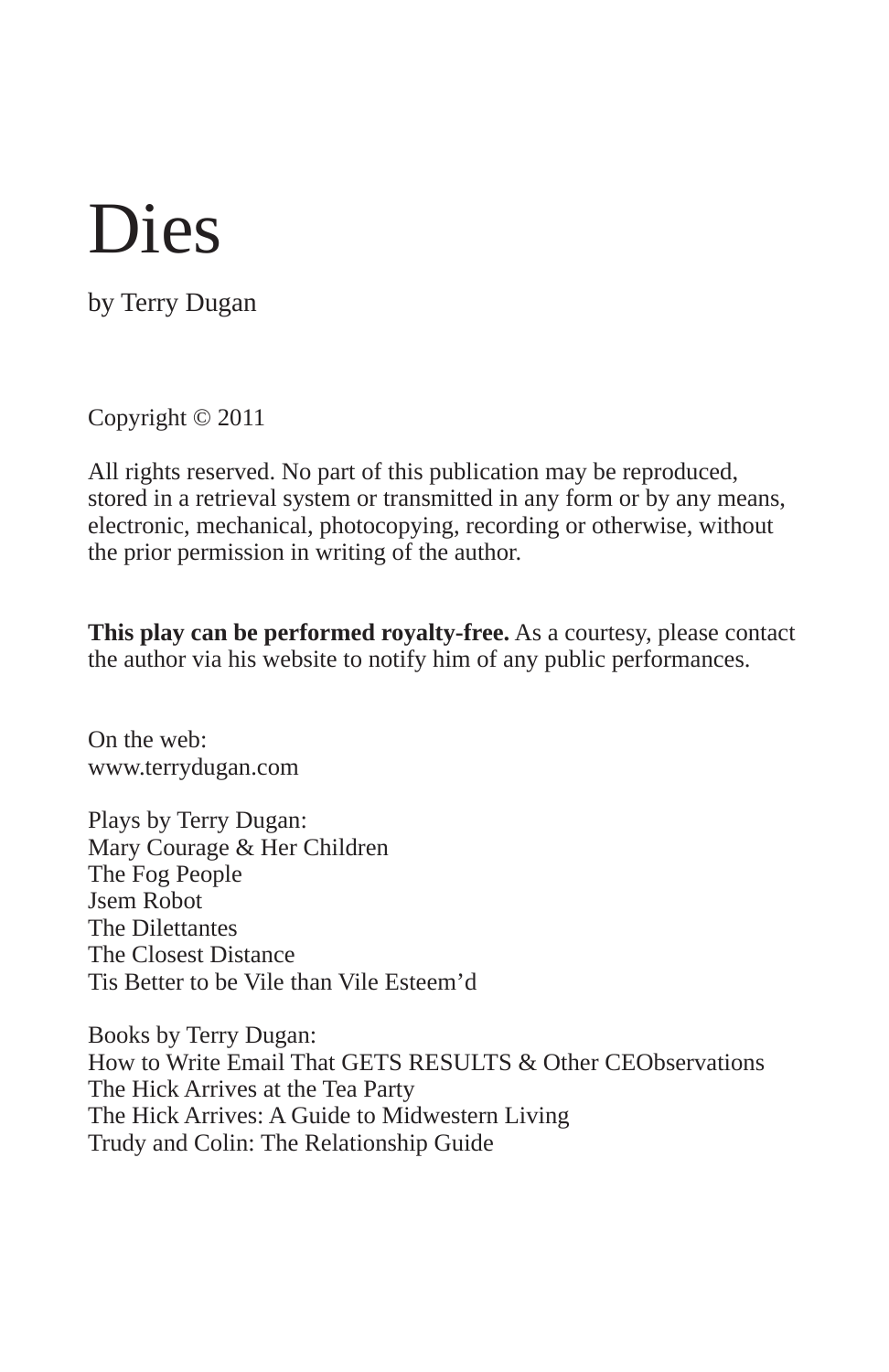# **Cast of characters**

FLORA, an aging local theatre star VI'LET, also a local theatre star although aging slightly less SAPPHIRE, a transvestite THELMA, a very old woman CLAPPY KAY, an unorthodox method director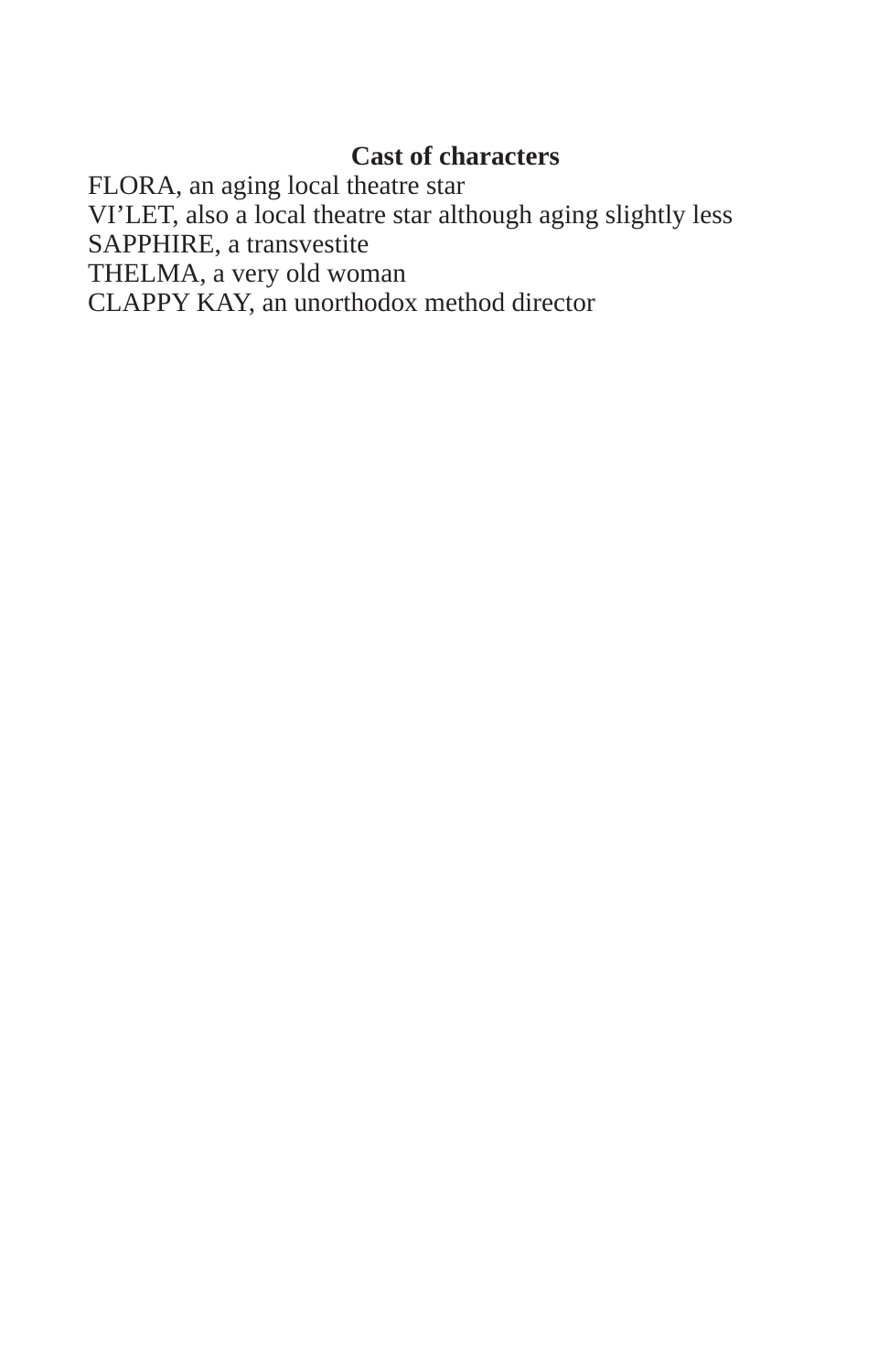| <b>SCENE:</b> | A room where a callback for the part of<br>Juliet in the new Clappy Kay production<br>of Romeo and Juliet is about to take<br>place. |
|---------------|--------------------------------------------------------------------------------------------------------------------------------------|
| AT RISE:      | Youthish stage veteran VI'LET prepares<br>for the final audition.                                                                    |

#### VI'LET

My only love sprung from my only hate. Too early seen unknown, and known too late! Prodigious birth of love it is to me, that I must love a loathed enemy.

## *(FLORA enters.)*

Like a forgotten spirit, she appears, as desired as a bag of garbage -- about as useful as one, I might add. You poor, lost, disoriented woman. Let me escort you back to your nurses who must be losing sleep from your absence.

#### FLORA

You insufferable hack. So witty. So blind to the limits of her talent. I will call it talent, that much I will. My mind can envision your audition: with talent you spread your legs wide apart. Not wide enough it seems: You're here, I'm here.

## VI'LET

A woman your age must have brain damage to even think she could play Juliet. A mother, a nurse, a ticket-taker: all these things I see in your sagging face. You imply I'm a whore, but you are here, this call-back, to play someone half your age. Women like you don't make it to round two, not without pity, not without pretense.

## FLOR A

Foolish Vi'let, women like me are you. In time. Women like me are you. You'll see.

## VI'LET

When I lose all touch with reality, I'll be the first to tell you you were right.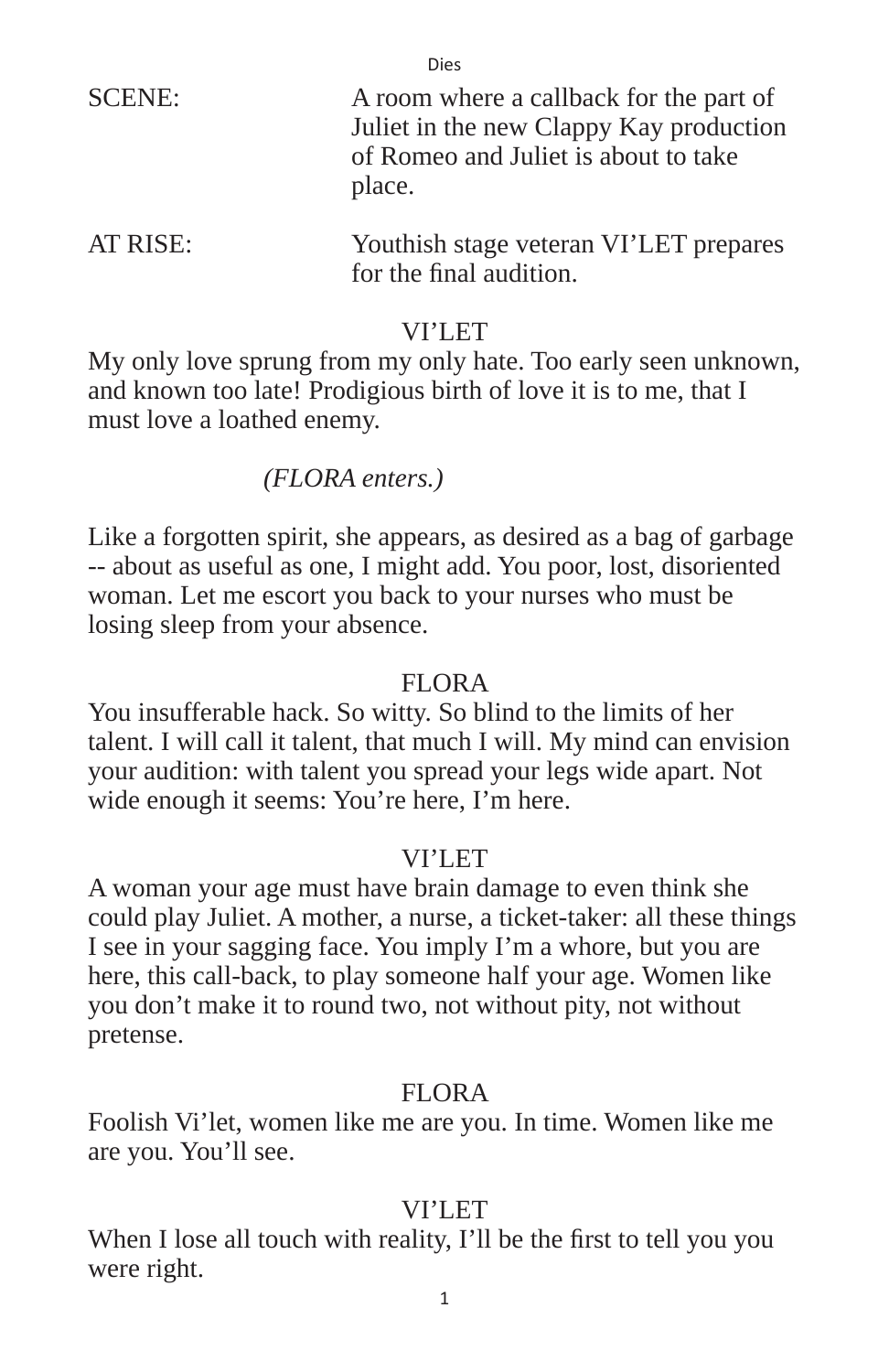#### FLORA

So strange that I'm a threat to you, sweet child. Being full of youth must feel so empty.

#### *(SAPPHIRE enters; he screams.)*

#### SAPPHIRE

Oh my god! Oh my god! Oh my goodness! Vi'let Wilsted! Flora Dindle! Right here! An autograph. I need your autographs. I, of course, don't have a pen or paper. If you both just stand there for a second I can make an autograph with my mind. There, there, hold on, almost there, I've got it. Vi'let, I adore your work to no end. There will only be one Desdemona. The Upper Umbria Dinner Theatre has been a shell of itself since you left.

#### VI'I FT

Thank you. That was some time ago, of course.

#### **SAPPHIRE**

Flora Dindle, the one who changed my life. The time I watched you play Hamlet's Gertrude was the first day of the rest of my life. The Hicksburg Community Playhouse died, it just died, the day you left for … Broadway?

 *(pause.)*

#### VI'LET

I must admit I did not catch your name.

#### **SAPPHIRE**

Sapphire Jones. The grand jewel of denial.

#### VI'LET

Though your words are kind, you must forgive us. We must ask you to leave us to our thoughts as we slip into the zone of ourselves. This room you stumbled upon, dear Sapphire, is holding a callback for Juliet. Even us great actresses must prepare.

#### **SAPPHIRE**

I was called-back for Juliet as well.  *(SAPPHIRE cackles again.)*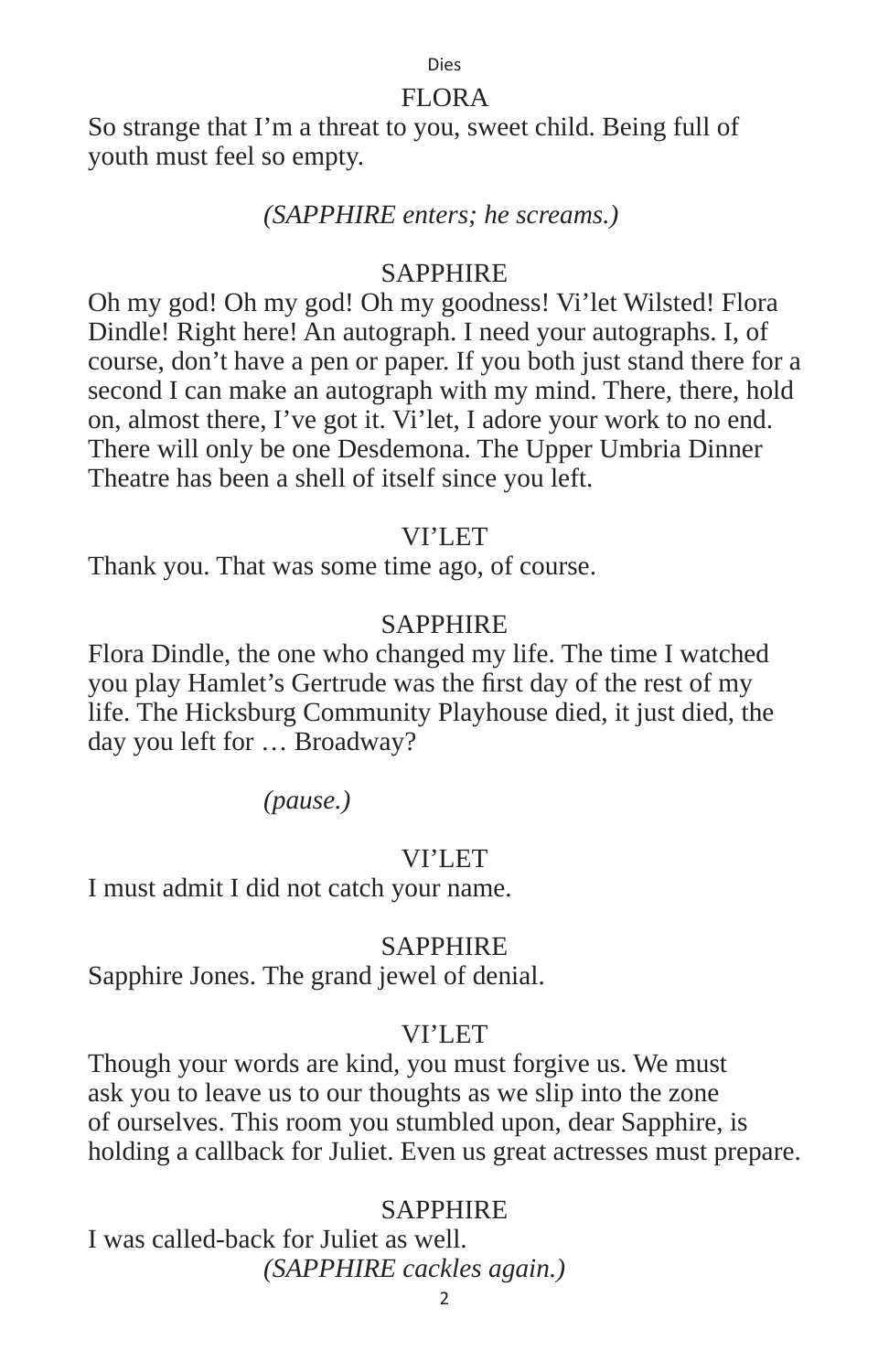#### FLORA

A man can't play the part of Juliet.

## SAPPHIRE

I think you're above name-calling, Flora.

# FLORA

You have a penis! I can see the bump!

# SAPPHIRE

Juliet was once played only by men.

## FLORA

People used to die of tooth infections.

# VI'I FT

Flora dear, Flora dear: It's Clappy's game. This is the sort of thing Clappy Kay does to break his actors down to their bare selves. He locates your rawest nerve and twists it.

## FLORA

That's why everyone wants to work for him. We're masochists who speak in safe words. Clappy Kay can make us actors feel real.

## SAPPHIRE

I'm not some ruse; I deserve to be here. I star in a fringe group: "The Thesbians"

# FLORA

That's what Clappy Kay would want him to say.

# **SAPPHIRE**

The purest, only true form of acting is for a man to play as a woman, and for woman to play the role of man.

## VI'LET

I think that he-she just insulted us.

# **SAPPHIRE**

Every role generates self-delusion as you dig up some old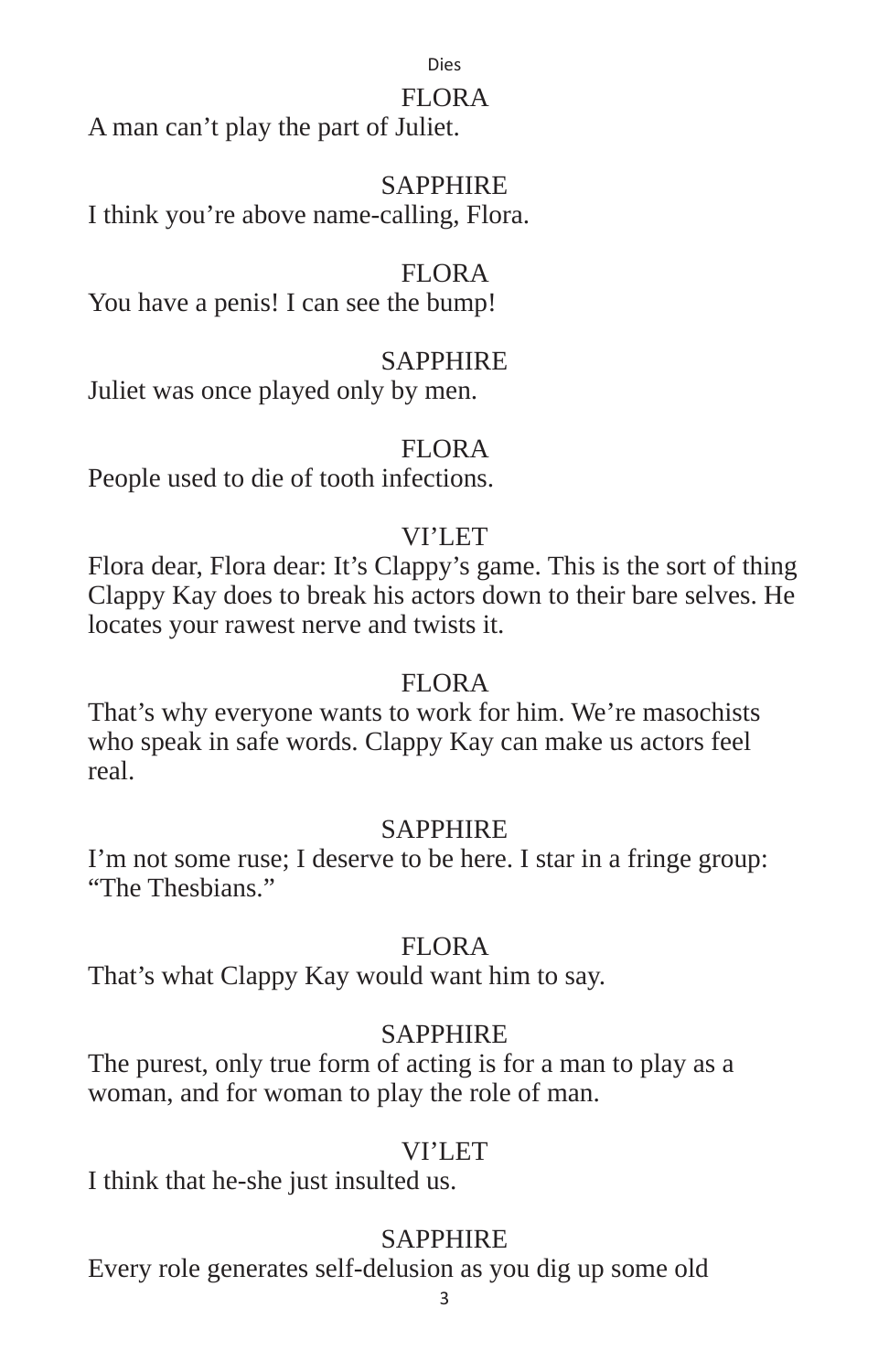#### SAPPHIRE (cont.)

experience and repackage it as something brand new, pretending to transform to the other. So for every role, you draw on something -- memories once known or ones never had. No matter what you've become, you're still you, rewinding yourself to play a new role. A man playing the role of a woman; a woman becoming man: that's acting.

#### FLORA

Bad actresses like ourselves must give up as there is no hope for the myopic, us women who stereotype ourselves, who choose to play roles of our own gender.

#### **SAPPHIRE**

I'm saying you don't become someone else until you're someone you're completely not.

#### VI'LET

When Flora pretends to be an actress, but the whole world can see that she can't act.

#### FLORA

#### *(To VI'LET)*

That was completely unnecessary.

#### *(To SAPPHIRE)*

You can clomp in here with hard-to-find shoes, touting phonybaloney womanness, but don't think for a second you can take leading lady parts from leading ladies.

#### **SAPPHIRE**

Clappy's vision is one we cannot see.

## VI'LET

I take back accepting your compliment.

#### **SAPPHIRE**

The words I spoke were not complimentary.

 *(VI'LET gasps. Directly afterward, the door swings open and CLAPPY KAY appears. He looks at the trio, then closes his eyes*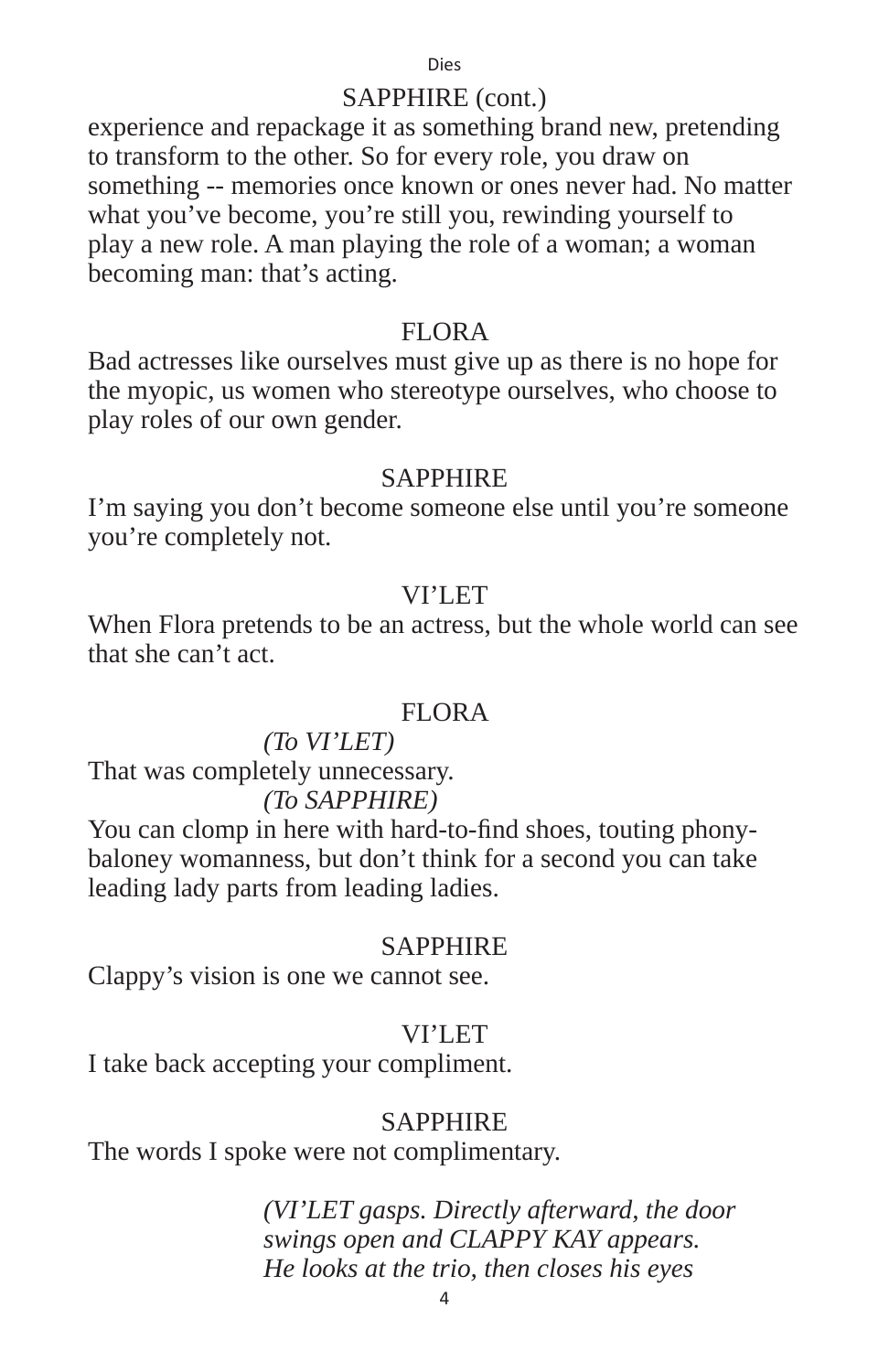*and stands in silence, for a while. He then opens his eyes and looks at them. Eventually, he begins his monologue.)*

#### CLAPPY

There are so many ways to meet your end: cancer, drowning, earthquake, fi're, beaver. We don't get to choose what takes us away; it just happens one day, out of the blue. One minute you're thinking about nothing, the next, that nothing you've lived for is gone. Death lives among us, waiting, just waiting for you to stop living your mundane lives. Death is the biggest moment of our lives. We are completely unprepared for it. Death is not the end of your role, your words. Death is the end! Shakespeare understood that. That's why he wrote that the character dies -- no emotion, no cue: Death is the end. In the 17th century, death was real. Death surrounded you; today we hide death. Our avoidance makes death an afterthought. We're too busy learning our lines of life, rushing to sit in a plane's assigned seat. Rambling through small moments is easier. It's understood. It's harmless to weak minds. My Juliet knows what it means to die. My Juliet wants to die for Shakespeare. I chose you four because of your talent, but the one that wins the role: She must die.

#### VI'LET

Forgive me, sir, but you said four of us.

#### CLAPPY

Call me Clappy, and I know what I said. Before the night is through, there will be four. People don't just die in threes in this world. Wait. Stop! Hear this: KAW! The raven says KAW! Quoth the raven, "Nevermore." KAW! KAW! KAW! Flora Dindle: Death is at your doorstep. You can't be blind to the death of your youth. Tell me how I'm wrong. Tell me of rebirth.

#### FLORA

I cannot see through the eyes of others. One man's sunset is mistaken for dawn. Perhaps you look into a mirrored west.

#### CLAPPY

Perhaps I do. Perhaps I do, Flora. Or maybe it's Vi'let who's caught my gaze.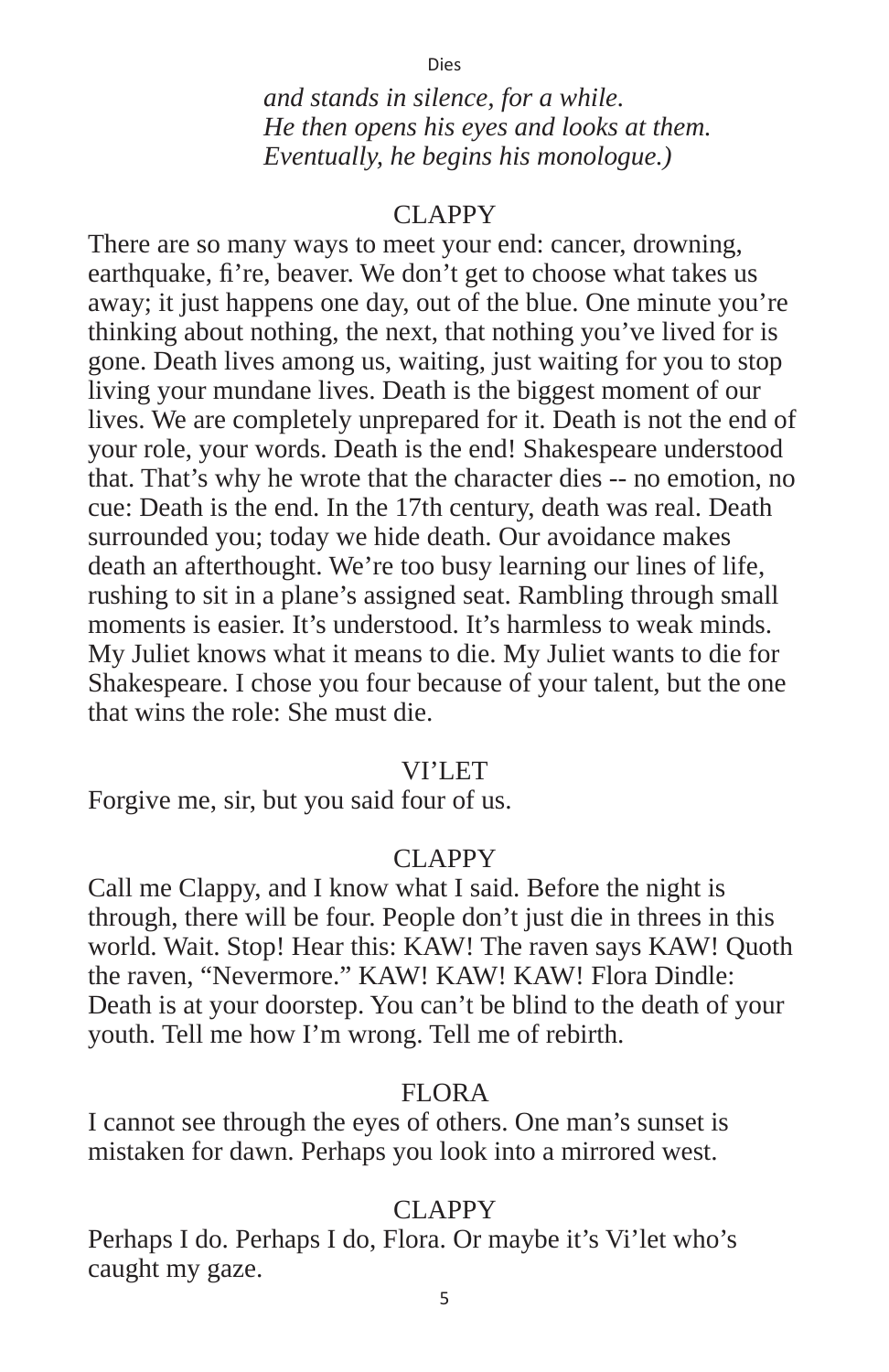#### VI'LET

My youth is as alive as life itself.

# CLAPPY

Sweet Sapphire wishes part of her would die, but fear is not knowing what you'll become.

## SAPPHIRE

A caterpillar is most beautiful the very moment before its death arrives.

# CLAPPY

While I sat in *Père Lachaise* one cold day, looking at the monuments of the dead, these high-rises of excess for evermore, crumbling, crumbling because that's what things do, a butterfly landed on my clenched hands. It perched itself for about five minutes, which is a very large part of its life. My hands stayed still. We looked at each other. This beautiful moment among the dead and those looking for Jim Morrison. KAW! The silence, the stillness is broken! KAW! This is the end, beautiful friend. The end.

## FLORA

*(to VI'LET)*

Seems like Sapphire's been on the casting couch.

## VI'LET

We are friends here and we are enemies.

## CLAPPY

The time for quoting lines is at an end. You want to be Juliet. Show me death. Let's see who is ready to die for art. Vi'let, die like you were hit by a car.

## VI'LET

Act like I was hit by a car right here.

# CLAPPY

Show me your creative process at work.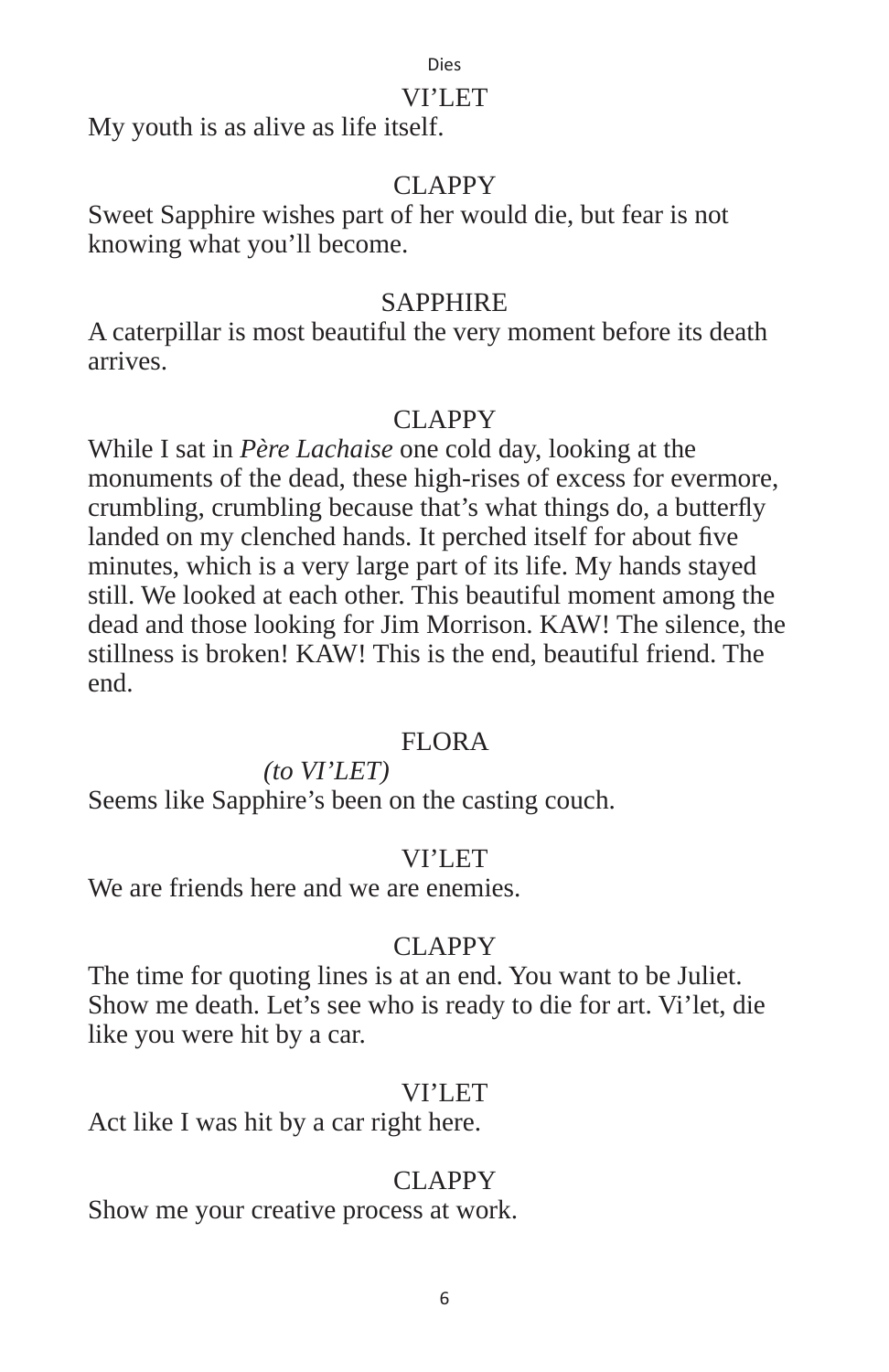#### VI'LET (aside)

Such a strange request doth he make of me. There were no cars in the time of Shakespeare. Juliet would not walk in front of one. It's safe to assume she would look both ways. Perhaps she would try suicide by car. What light from approaching car with no brakes!

*(VI'LET dies.)*

#### CLAPPY

Flora, die like you were stabbed in the back.

## FLORA (aside)

This one should be easy with Vi'let here. Hers has been in my spine for several years. The wound that severs all forgiveness nerves. Whether from friend or foe the cut runs deep.

 *(FLORA dies.)*

#### VI'LET

You call that death or is it pantomime? Death has never been so invisible.

## CLAPPY

Frightening is the death that goes unseen. I didn't see the woman hit the train. The event happened right in front of me. The metro screeching to a halt. KAW! KAW! Confusion, commotion and then nothing. Someone arrived while the rest of us left, hurrying to catch the 22 tram. One life quietly, violently over; the rest of us left to contemplate.

(*CLAPPY closes his eyes and stands there.)*

Standing on stage is sadly a lost art. The stillness of life gave way to movement. Cross left. Cross right. Move to show importance. Move so that others can see you're alive. They must see your life for they know not death. Death is challenging to an audience. They don't know it. They barely think about it. They're all curious as to how they'll die, but they dare not broach the situation lest they be inundated with Prozac. "Don't worry. Everything will be just fine." *(To SAPPHIRE)* Part of you has been dead for a long time. You've died a societal death, you have, now living your life in purgatory.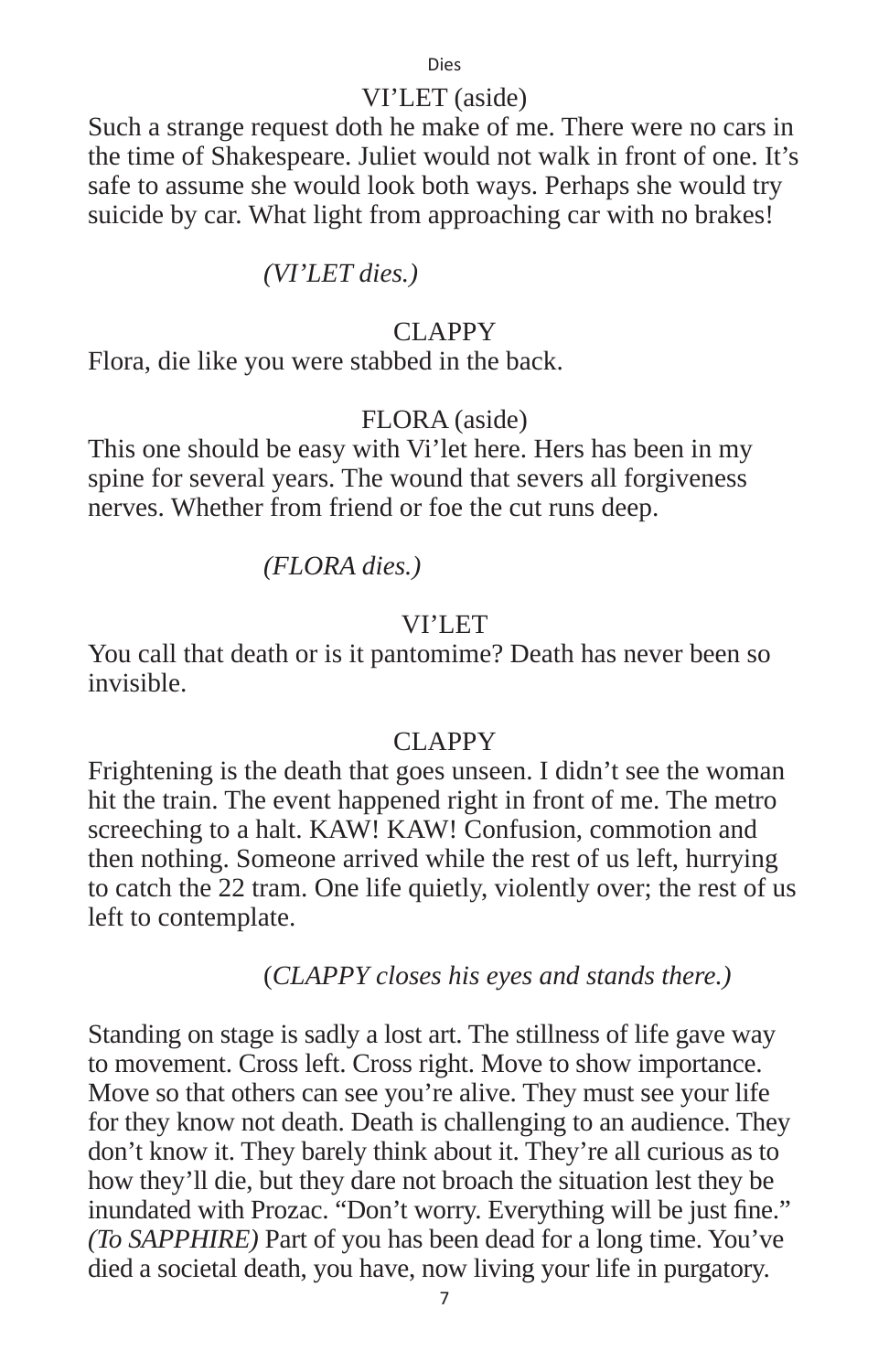#### SAPPHIRE

I know not purgatory. I am me.

#### CLAPPY

So you say, but the truth is you are dead. You live as an outcast, unaccepted. That is not a state of living, nor death. Instead you hover. Your life is the fog. You cloud our view of what we want to see. As such, you must die like a hemorrhoid.

#### SAPPHIRE (aside)

Methinks Clappy's last marble he doth lost, or is this some statement on what I am. How to die like something that does not live? A part's a part; I must do as I will.

#### *(SAPPHIRE dies.)*

## CLAPPY

Before you can start, you must know the end. The only road to life passes through death. Instantaneously, death becomes us. Now, don't think; die like you were being born.

 *(The three actors die.)*

Die like you're being eaten by a bear.

 *(The three actors die.)*

Show me how to die like you're in Cleveland!

 *(The three actors die. A knock is heard at the door.)*

The door. What's on the other side awaits.

 *(CLAPPY goes into one of his still-trances. After another knock is heard, CLAPPY takes large steps toward the door.)*

Behold! The last Juliet has arrived.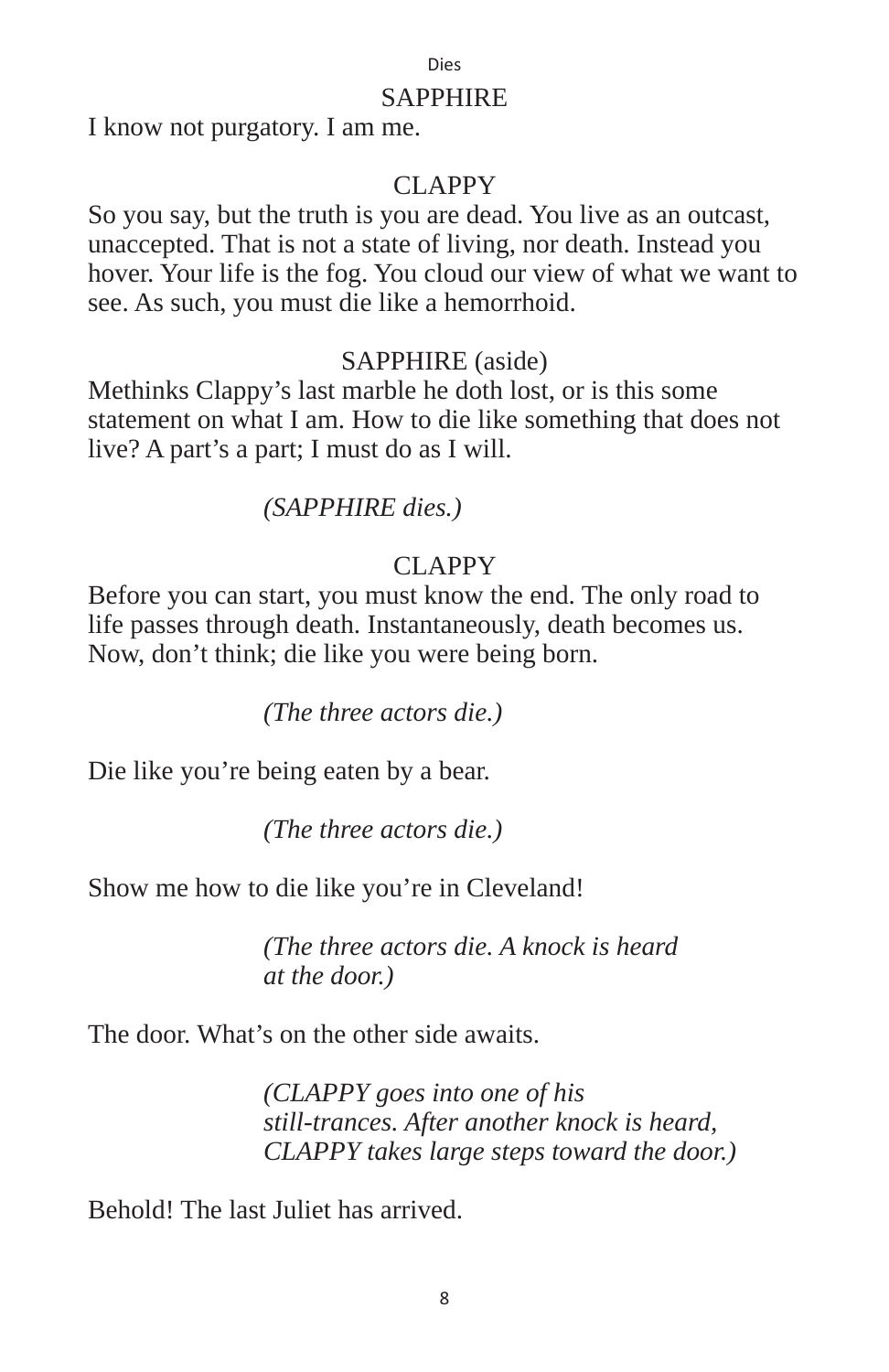*(He swings open the door to reveal THELMA. As CLAPPY stands in his silent state, THELMA slowly uses her walker to move to the end of the line. CLAPPY snaps out of his trance.)* 

Dies

Breathe in the beautiful smell that is death. Smell that emanates from a life lived full, mothballed, waiting for its final chapter to be written by the hand of her God. Some like to skip ahead to the last page. When they do, they read life out of context. Meet Thelma, fill your nostrils with death's stench!

> *(The three actors walk over to THELMA and start smelling her.)*

Direct it through your nose and in your brain. Breathe it! Make your mind come alive through death. This is how my Juliet smells so sweet.

 *(VI'LET begins coughing and wheezing.)*

That's it! Now you get it. Soak in every scent. Expunge all the oxygen from your blood. Embalm your senses with beautiful death.

#### VI'I FT

Methinks I inhal'd too much old too fast. To huff the elderly makes me dizzy.

## **SAPPHIRE**

This is what taking peyote is like; well, peyote is less nauseating.

## FLORA

Shame on both of you for your disrespect. She is of flesh just as we are of flesh. Do not treat her as less of a person because she has lived the fullest of life.

## VI'LET

# *(to SAPPHIRE)*

She can't smell it because she is too old.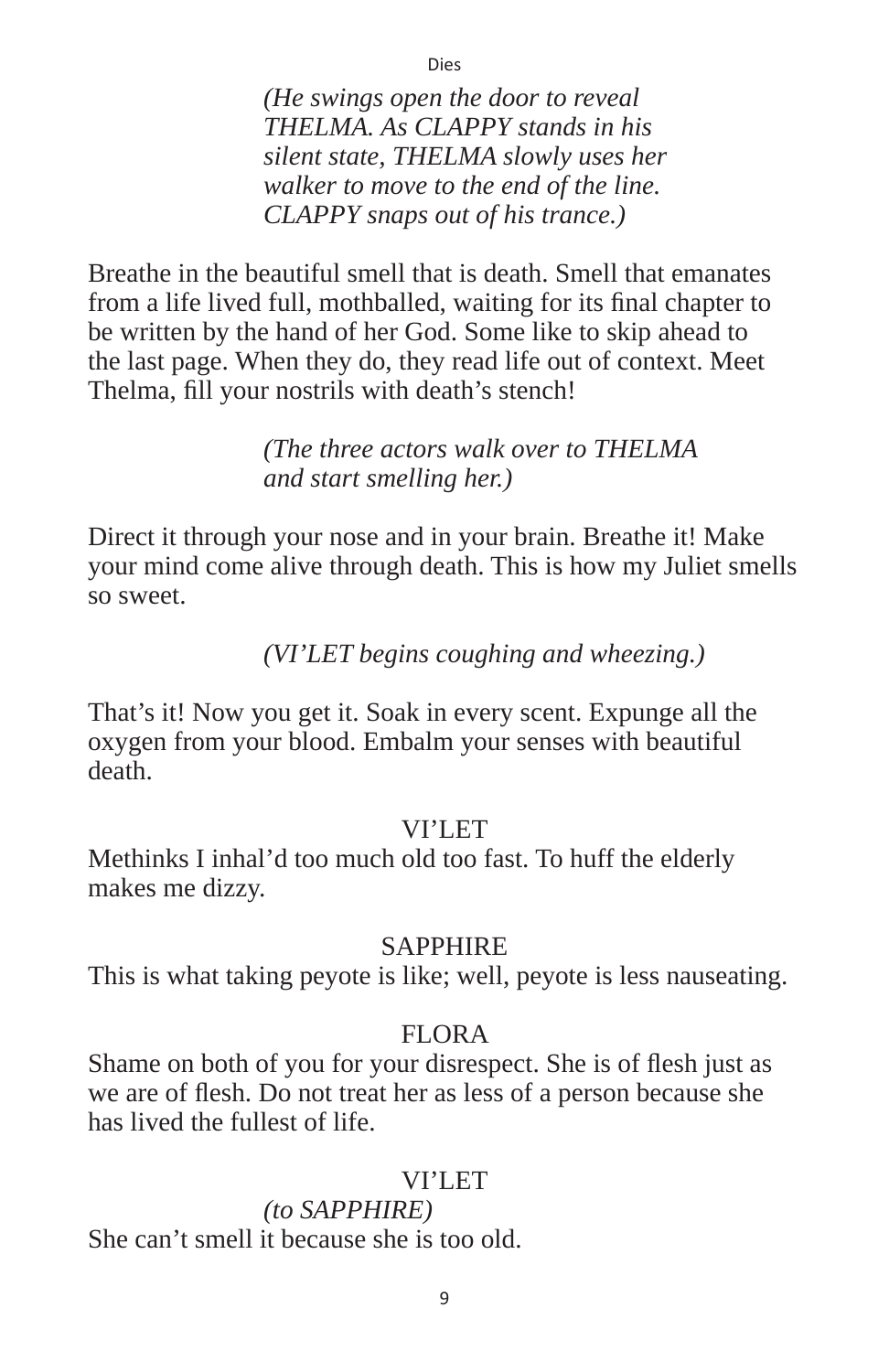#### CLAPPY

I feel the coldness of your dotted flesh. I can see the cataracts in your eyes. The world is dark, dear Thelma, it is dark. You move slow, but you have nowhere to go. What do you think about, my dear Thelma? You cannot help but feel survivor's guilt. Who chose for you to roam the Earth alone, taking everyone away from your life until the only one left is you? Kaw! Oh Thelma! You are too intense for me! Congratulations, you are Juliet! You are my lovely, lovely Juliet! The rest of you, thank you for stopping by. Please come back to audition for the Nurse.

#### VI'LET

I don't even know what just happened here.

#### **SAPPHIRE**

Clappy's vision is one we cannot see.

#### FLOR A

I think he wanted us to feel a death.

#### CLAPPY

#### *(To THELMA)*

Let us warm up with the balcony scene: "Romeo! wherefore art thou Romeo?"

#### *(As she begins to speak, THELMA dies.)*

I suppose we can start with the death scene.

## FLORA

She has collapsed! One of you go for help!

## CLAPPY

She's dying! Let her die! Let her find peace. This is her time; let the woman have it.

#### VI'LET

We can't just stand here and watch Thelma die.

## CLAPPY

Standing on stage is sadly a lost art.